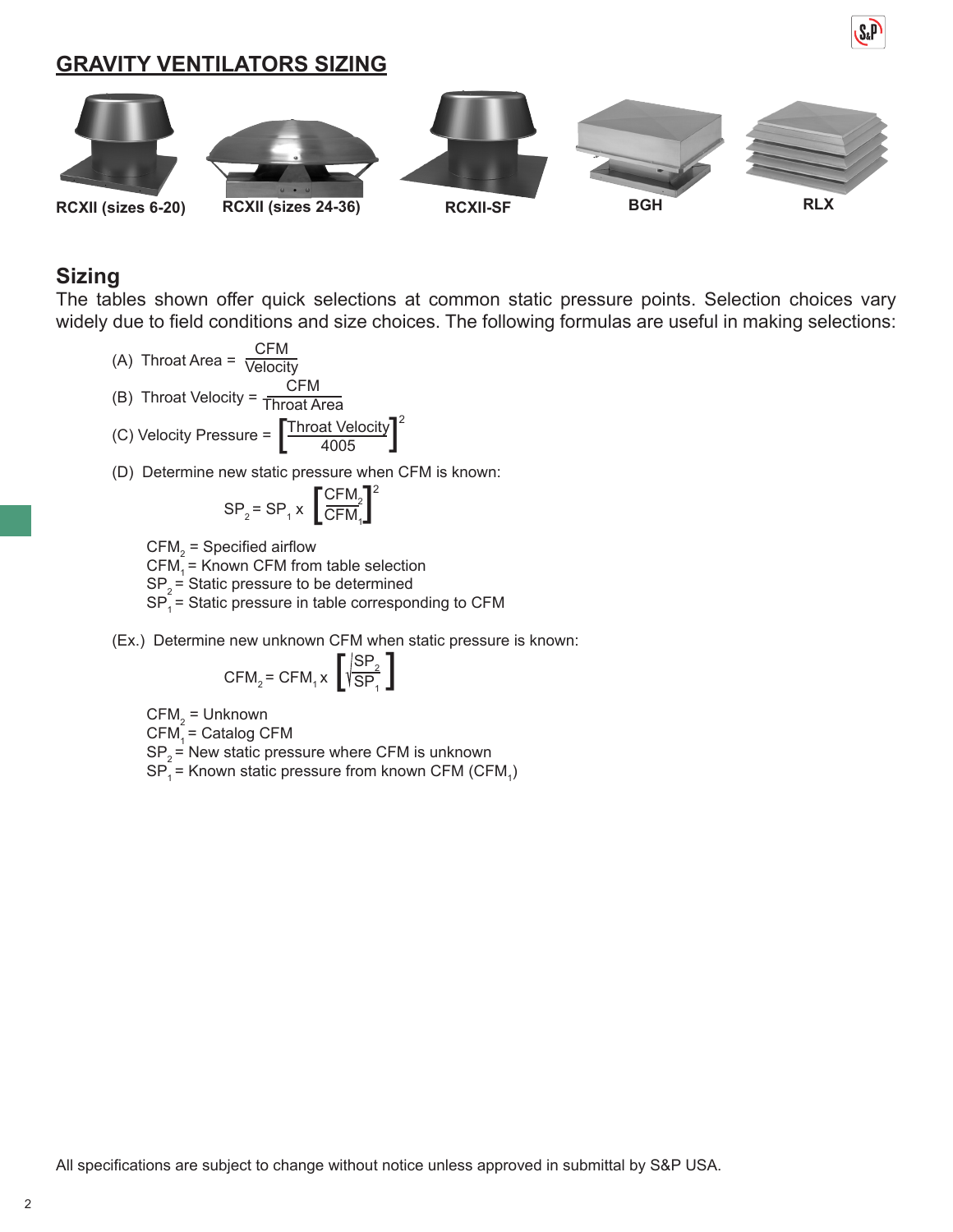



## **MODEL FEATURES**

- Exhaust or Supply air up to 69,500 CFM in static pressure applications up to .23" w.g.
- All aluminum construction
- Louvered penthouse design provides a low silhouette and modern design
- Corners are miter cut and heliarch welded for strength and weather protection

## **MODEL OVERVIEW**

Model RLX aluminum louvered penthouse provides a low silhouette and modern design for fresh air intake, pressure relief and gravity applications. With hundreds of optional lengths and heights available, the RLX is frequently used for enclosing unsightly rooftop equipment. The storm resistant aluminum louver design provides weather integrity when properly sized. Catalog capacity ranges from 395 to 69,500 CFM with much greater ranges available in custom sizes. Companion, louvered fan Model LSF offers continuity in rooftop equipment designs.

## **CONSTRUCTION/SPECIFICATION CHECKLIST**

- All aluminum construction for weather resistance, long life and maintenance-free operation.
- Louvers are made from heavy-gauge aluminum.
- Corners are miter cut and heliarch welded for strength and weather protection.
- Cross-braced with heavy-gauge angle for strength and wind resistance.
- Top is cross-broken and rated to 30 pounds per square foot for snow load protection.
- 1/2" x 1" galvanized birdscreen. (Deleted when filters used).

#### **Shipping**

- Units with width of 84" and smaller are shipped assembled. Units with a width of 90" and larger are shipped in two pieces for field assembly, (Ex: 84 x 144 ships assembled 90 x 90 ships in 2 pieces)
- Knockdown units assemble with standard tools. Easy installation directions and fasteners are included.

### **DIMENSIONS**

**Throat Size = A & B** listed as throat size in tables **Curb Cap Size** = A or B plus 8 **Overall Size (F x G)** = A or B plus 13-3/4" **Height (C)** = 3-1/2" times number of tiers



#### **Industry best 1 year fan housing warranty**

GC\_RLX\_0111 January 2011 All specifications are subject to change without notice unless approved in submittal by Soler & Palau.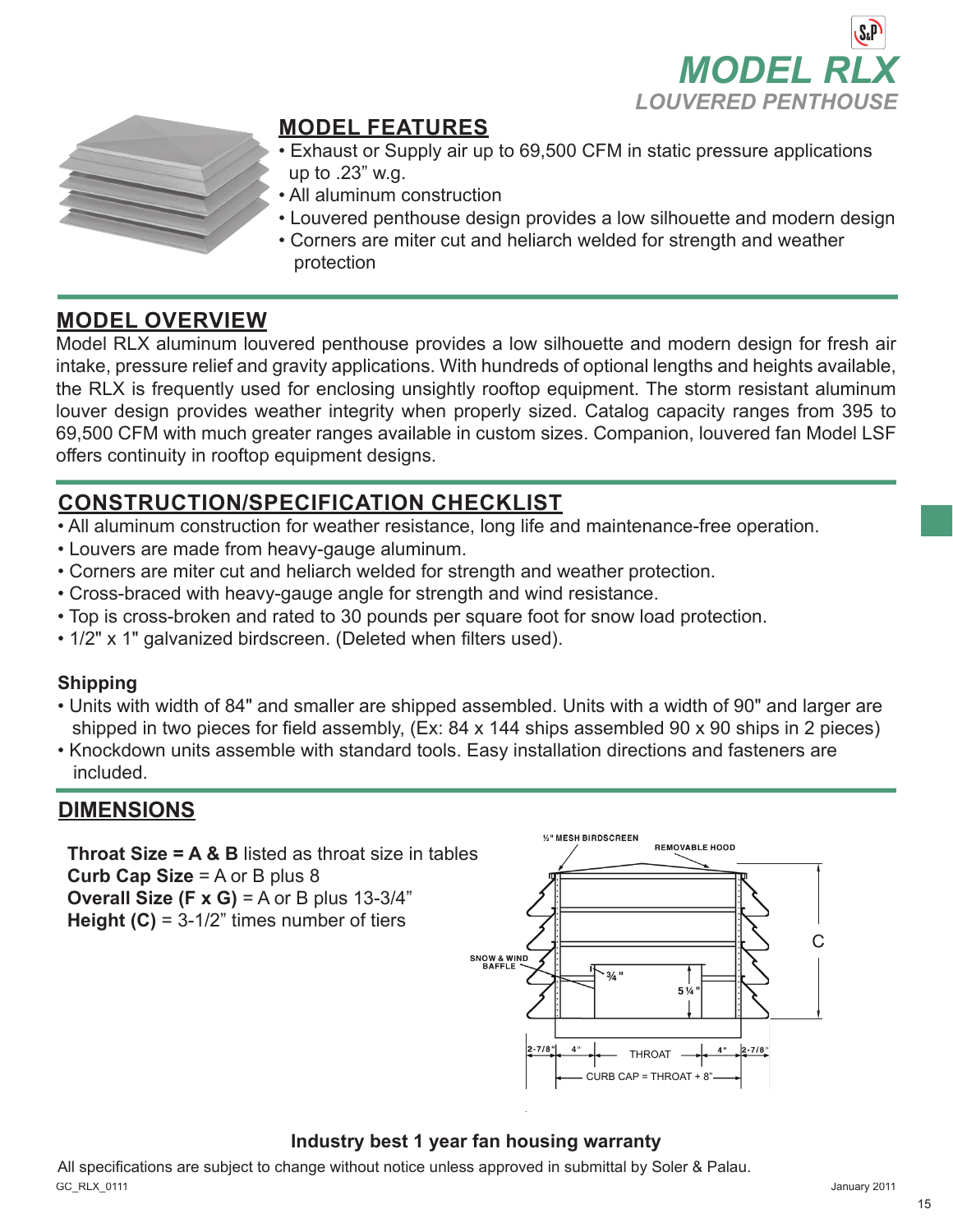**Roof Curb:** Prefabricated heavy-gauge galvanized steel, welded construction, 8" high (other heights are also available) with 1-1/2" wood nailer. Assures perfect fit of ventilator to roof opening. Options include burglar bars, single or double pitch construction and hinged curbs for easy duct access.

**Motor Operated Damper:** Motor operated aluminum damper for positive closure against backdraft.

**Automatic Damper:** Automatic aluminum damper for ease in installation and effective backdraft protection.

**Insulation:** Mastic anti-condensate coating or 1" thick fiberglass insulation is added to underside of top to help prevent condensation.

**Filters:** Permanent type aluminum mesh filters attached to full perimeter of hood. Installed for easy cleaning. On air intake, add .15" to static pressure listed in the tables.

**Insect/Weather Screen:** Helps prevent insects and snow (in extreme conditions) from entering units. Add .10" to the static pressure tables for exhaust models and .05" for intake ventilators.

**Access Section:** Used for easier access when unit is used as an equipment cover.

**Special Coatings:** for protective and decorative purposes. Available coatings include: Synthetic Resin, Epoxy, and Heresite (air-dried phenolic). Contact your representative or the factory for more information on available coatings and colors.







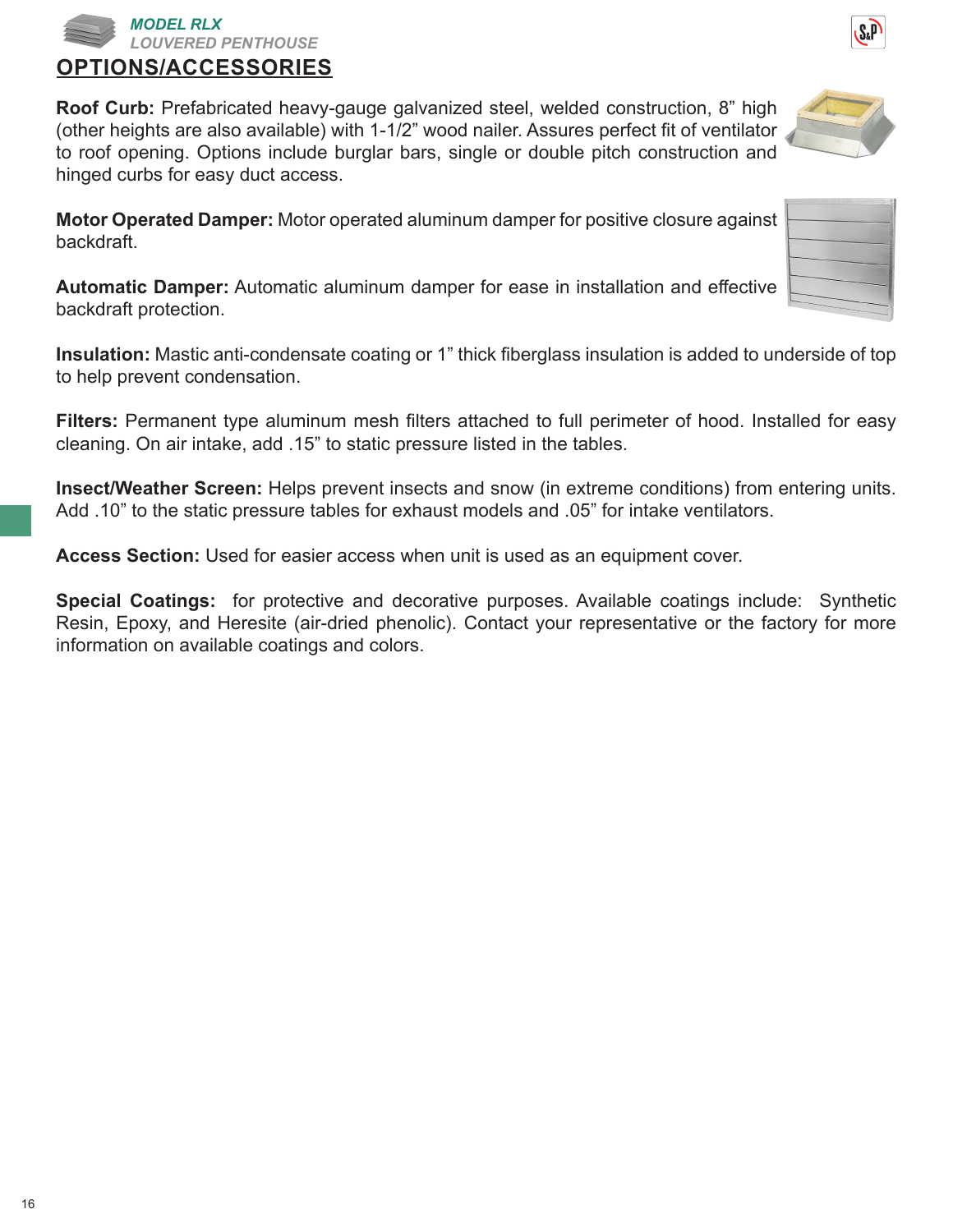



## **Gravity Relief & Intake**

|                             |                          | CFM at $SP = 0.15$<br>Number of Tiers and Height in Inches (C) |                 |                |                |                          |                          |                          |                          |                |                          |                |                          |      |                          |                          |                          |                          |
|-----------------------------|--------------------------|----------------------------------------------------------------|-----------------|----------------|----------------|--------------------------|--------------------------|--------------------------|--------------------------|----------------|--------------------------|----------------|--------------------------|------|--------------------------|--------------------------|--------------------------|--------------------------|
| <b>Throat</b>               |                          |                                                                |                 |                |                |                          |                          |                          |                          |                |                          |                |                          |      |                          |                          |                          |                          |
| <b>Size</b><br>$A \times B$ | $\mathbf{3}$             | $\overline{4}$                                                 | $5\phantom{.0}$ | 6 <sup>1</sup> | $\overline{7}$ | 8                        | 9                        | 10                       | 11                       | 12             | 13                       | 14             | 15                       | 16   | 17                       | 18                       | 19                       | 20                       |
|                             | 10.5                     | 14                                                             | 17.5            | 21             | 24.5           | 28                       | 31.5                     | 35                       | 38.5                     | 42             | 45.5                     | 49             | 52.5                     | 56   | 59.5                     | 63                       | 66.5                     | 70                       |
| 12x12                       | 1199                     | 1225                                                           | 1238            | 1245           | ٠              | ٠                        | ÷                        | ٠                        | ٠                        | ٠              | ٠                        | ÷,             | ÷,                       | ÷,   | ÷,                       | ÷,                       | ÷,                       | ÷,                       |
| 12x14                       | 1382                     | 1419                                                           | 1438            | 1448           | ÷.             | $\overline{\phantom{a}}$ | ÷.                       | ٠                        | $\overline{\phantom{a}}$ | $\overline{a}$ | ٠                        | ٠              | ÷.                       | ÷    |                          | ÷.                       | ٠                        | $\overline{\phantom{a}}$ |
| 12x16                       | 1562                     | 1611                                                           | 1636            | 1649           | L.             |                          |                          |                          |                          |                |                          |                |                          |      |                          |                          |                          |                          |
| 12x18                       | 1737                     | 1800                                                           | 1832            | 1850           | 1861           | $\overline{\phantom{a}}$ | ٠                        |                          |                          |                | $\overline{a}$           | Ĭ.             | L,                       | ÷    |                          | ٠                        | ÷,                       |                          |
| 12x20                       | 1909                     | 1987                                                           | 2026            | 2049           | 2063           |                          |                          |                          |                          |                |                          |                |                          |      |                          |                          |                          |                          |
| 12x24                       | 2244                     | 2354                                                           | 2411            | 2444           | 2464           | $\overline{a}$           | L,                       | $\overline{\phantom{a}}$ | $\overline{\phantom{a}}$ | $\overline{a}$ | ÷,                       | ÷,             | $\overline{a}$           | ÷,   |                          | $\overline{a}$           | $\overline{a}$           | L.                       |
| 12x30                       | 2729                     | 2892                                                           | 2979            | 3029           | 3061           | 3082                     |                          |                          |                          |                |                          |                |                          |      |                          |                          |                          |                          |
| 12x36                       | 3197                     | 3418                                                           | 3538            | 3608           | 3652           | 3682                     | $\overline{a}$           |                          |                          |                | L,                       |                |                          | L,   |                          |                          | L,                       |                          |
| 12x42                       | 3653                     | 3935                                                           | 4089            | 4181           | 4240           | 4279                     |                          |                          |                          |                |                          |                |                          |      |                          |                          |                          |                          |
| 12x48                       | 4101                     | 4444                                                           | 4635            | 4750           | 4823           | 4873                     | $\overline{\phantom{a}}$ | $\overline{a}$           | $\overline{\phantom{a}}$ | $\overline{a}$ | ÷,                       | Ĭ.             | $\overline{a}$           | ÷,   |                          | $\blacksquare$           | $\overline{a}$           | $\overline{a}$           |
| 14x14                       | 1590                     | 1642                                                           | 1668            | 1682           | 1691           | 1697                     | ÷.                       | ٠                        |                          | ٠              | ÷,                       | ٠              | ÷                        | ä,   |                          | ä,                       | L,                       | ÷,                       |
| 14x16                       | 1791                     | 1860                                                           | 1895            | 1915           | 1927           | 1935                     | $\blacksquare$           | ٠                        |                          |                | ÷,                       | ÷,             | $\overline{a}$           | ÷,   |                          | ÷,                       | $\overline{\phantom{a}}$ | $\overline{a}$           |
| 14x18                       | 1987                     | 2075                                                           | 2120            | 2146           | 2162           | 2172                     | ä,                       |                          |                          |                |                          |                |                          |      |                          |                          |                          |                          |
| 14x20                       | 2178                     | 2286                                                           | 2342            | 2375           | 2395           | 2408                     | 2417                     | Ĭ.                       | $\overline{\phantom{a}}$ | $\overline{a}$ | L,                       | $\overline{a}$ | L,                       | Ĭ.   |                          | Ĭ.                       | $\overline{a}$           | $\overline{a}$           |
| 14x24                       | 2548                     | 2700                                                           | 2781            | 2828           | 2857           | 2877                     | 2890                     | ÷,                       |                          |                |                          |                |                          |      |                          |                          |                          |                          |
| 14x30                       | 3078                     | 3303                                                           | 3425            | 3497           | 3543           | 3573                     | 3595                     | $\overline{\phantom{a}}$ |                          |                | ÷,                       | Ĭ.             | L,                       | ÷,   |                          | L,                       | ÷,                       | $\overline{a}$           |
| 14x36                       | 3587                     | 3888                                                           | 4055            | 4156           | 4220           | 4264                     | 4294                     | 4316                     |                          |                |                          |                |                          |      |                          |                          |                          |                          |
| 14x42                       | 4080                     | 4459                                                           | 4675            | 4807           | 4891           | 4949                     | 4989                     | 5019                     | $\overline{\phantom{a}}$ | $\overline{a}$ | $\overline{a}$           | ٠              | $\overline{a}$           | ٠    |                          | Ĭ.                       | $\overline{a}$           | $\overline{\phantom{a}}$ |
| 14x48                       | 4561                     | 5021                                                           | 5287            | 5451           | 5557           | 5629                     | 5681                     | 5718                     | ٠                        | ۰              | ÷                        |                | ٠                        | e    |                          | Ē.                       | ÷                        | $\overline{a}$           |
| 16x16                       | 2012                     | 2104                                                           | 2151            | 2178           | 2194           | 2205                     | 2213                     | 2219                     | $\overline{\phantom{a}}$ | $\overline{a}$ | $\overline{\phantom{a}}$ | $\overline{a}$ | $\overline{\phantom{a}}$ | ٠    | $\overline{\phantom{a}}$ | ٠                        | $\overline{\phantom{a}}$ | $\overline{a}$           |
| 16x18                       | 2227                     | 2343                                                           | 2403            | 2438           | 2460           | 2474                     | 2484                     | 2491                     |                          |                |                          |                |                          |      |                          |                          |                          |                          |
| 16x20                       | 2435                     | 2577                                                           | 2652            | 2696           | 2723           | 2741                     | 2754                     | 2763                     | $\overline{\phantom{a}}$ | $\overline{a}$ | Ĭ.                       | $\overline{a}$ | $\overline{a}$           | ÷,   |                          | L,                       | $\overline{\phantom{a}}$ | ÷,                       |
| 16x24                       | 2835                     | 3034                                                           | 3141            | 3205           | 3245           | 3272                     | 3290                     | 3304                     | 3314                     |                |                          |                |                          |      |                          |                          |                          |                          |
| 16x30                       | 3404                     | 3694                                                           | 3856            | 3953           | 4016           | 4058                     | 4087                     | 4109                     | 4125                     | $\overline{a}$ | L,                       |                |                          | ÷,   |                          | Ĭ.                       | L,                       |                          |
| 16x36                       | 3945                     | 4331                                                           | 4552            | 4687           | 4775           | 4835                     | 4877                     | 4908                     | 4931                     | ÷,             | L,                       |                |                          |      |                          |                          |                          |                          |
| 16x42                       | $\overline{\phantom{a}}$ | 4950                                                           | 5234            | 5410           | 5525           | 5604                     | 5660                     | 5701                     | 5732                     | 5756           | $\overline{a}$           | Ĭ.             | L,                       | í,   |                          | ä,                       | L,                       | $\overline{\phantom{a}}$ |
| 16x48                       | $\overline{\phantom{a}}$ | 5556                                                           | 5905            | 6123           | 6268           | 6367                     | 6438                     | 6490                     | 6530                     | 6560           | ÷,                       |                | ÷,                       | r.   |                          | ÷                        | ÷                        | $\overline{a}$           |
| 18x18                       | 2458                     | 2604                                                           | 2682            | 2727           | 2755           | 2774                     | 2787                     | 2797                     | 2804                     | 2809           | $\overline{\phantom{a}}$ | $\overline{a}$ | $\overline{\phantom{a}}$ | ÷,   |                          | ä,                       | $\overline{\phantom{a}}$ | $\overline{a}$           |
| 18x20                       | 2681                     | 2860                                                           | 2956            | 3013           | 3048           | 3072                     | 3089                     | 3101                     | 3110                     | 3117           | ÷                        |                |                          |      |                          |                          |                          |                          |
| 18x24                       | 3107                     | 3356                                                           | 3493            | 3575           | 3627           | 3662                     | 3687                     | 3705                     | 3718                     | 3729           | 3737                     | Ĭ.             | $\overline{a}$           | ÷,   | $\overline{\phantom{a}}$ | ÷,                       | $\overline{a}$           | ÷,                       |
| 18x30                       | 3709                     | 4067                                                           | 4273            | 4398           | 4480           | 4535                     | 4574                     | 4603                     | 4624                     | 4641           | 4654                     | ÷,             |                          |      |                          |                          |                          |                          |
| 18x36                       | 4277                     | 4750                                                           | 5029            | 5203           | 5317           | 5395                     | 5451                     | 5492                     | 5523                     | 5546           | 5565                     | $\overline{a}$ | $\overline{a}$           |      |                          | L,                       |                          |                          |
| 18x42                       | $\overline{a}$           | 5410                                                           | 5767            | 5992           | 6142           | 6245                     | 6319                     | 6374                     | 6415                     | 6447           | 6472                     | 6492           |                          |      |                          |                          |                          |                          |
| 18x48                       | L.                       | 6055                                                           | 6490            | 6770           | 6957           | 7087                     | 7181                     | 7250                     | 7302                     | 7343           | 7375                     | 7401           | $\overline{a}$           | L,   |                          | L,                       | L,                       | $\overline{a}$           |
| 18x54                       | ÷,                       | $\overline{\phantom{a}}$                                       | 7202            | 7537           | 7763           | 7922                     | 8036                     | 8121                     | 8185                     | 8236           | 8275                     | 8307           | ä,                       | r.   |                          | ÷                        | ٠                        | н                        |
| 20x20                       | 2917                     | 3135                                                           | 3254            | 3325           | 3370           | 3400                     | 3421                     | 3436                     | 3448                     | 3457           | 3464                     | 3469           | $\overline{a}$           | ÷,   |                          | $\overline{\phantom{a}}$ | $\overline{a}$           | $\overline{a}$           |
| 20x24                       | 3367                     | 3667                                                           | 3836            | 3938           | 4004           | 4049                     | 4080                     | 4103                     | 4120                     | 4133           | 4144                     | 4152           | L,                       |      |                          |                          |                          |                          |
| 20x30                       | 3996                     | 4425                                                           | 4677            | 4834           | 4936           | 5006                     | 5055                     | 5092                     | 5119                     | 5140           | 5157                     | 5170           | 5181                     | ÷,   |                          | L,                       | ÷,                       | $\overline{a}$           |
| 20x36                       | ÷                        | 5148                                                           | 5488            | 5704           | 5847           | 5946                     | 6017                     | 6069                     | 6108                     | 6139           | 6163                     | 6182           | 6198                     | ÷,   |                          |                          |                          |                          |
| 20x42                       | L.                       | 5844                                                           | 6276            | 6555           | 6743           | 6873                     | 6967                     | 7037                     | 7090                     | 7131           | 7163                     | 7189           | 7210                     | 7228 |                          | L,                       |                          |                          |
| 20x48                       | ÷.                       | 6521                                                           | 7046            | 7391           | 7625           | 7789                     | 7908                     | 7996                     | 8064                     | 8116           | 8158                     | 8191           | 8219                     | 8241 |                          |                          |                          |                          |
| 20x54                       | L.                       | $\overline{\phantom{a}}$                                       | 7802            | 8214           | 8496           | 8696                     | 8841                     | 8950                     | 9032                     | 9097           | 9148                     | 9190           | 9223                     | 9251 |                          | $\overline{a}$           | $\overline{a}$           |                          |

Selection to the right of the divider are suitable for intake (Perimeter Velocity 600 fpm of less)

Penthouse wider than 90" will ship in pieces.

Assembly instructions and fasteners are included.

Dampers & Insect Screens - Add .10 to area shown in tables.

 $S<sub>a</sub>P$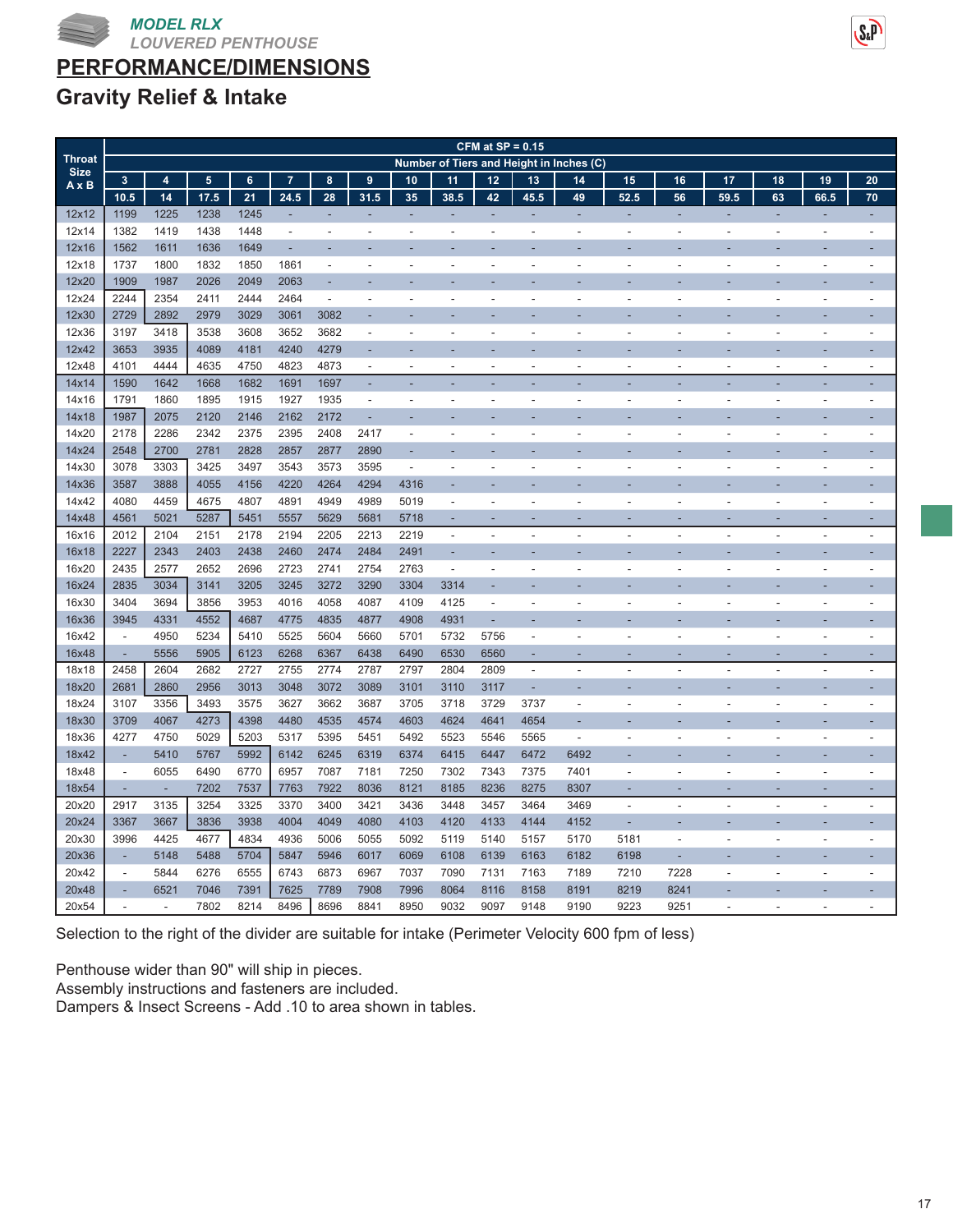

|                              |                          |                          |                          |                          | CFM at $SP = 0.15$<br><b>Number of Tiers and Height in Inches (C)</b> |                          |                          |                          |                          |                          |                          |                |                |                |                |                |                          |                          |
|------------------------------|--------------------------|--------------------------|--------------------------|--------------------------|-----------------------------------------------------------------------|--------------------------|--------------------------|--------------------------|--------------------------|--------------------------|--------------------------|----------------|----------------|----------------|----------------|----------------|--------------------------|--------------------------|
| <b>Throat</b><br><b>Size</b> |                          |                          |                          |                          |                                                                       |                          |                          |                          |                          |                          |                          |                |                |                |                |                |                          |                          |
| $A \times B$                 | 3                        | 4                        | 5                        | 6                        | $\overline{7}$                                                        | 8                        | 9                        | 10                       | 11                       | 12                       | 13                       | 14             | 15             | 16             | 17             | 18             | 19                       | 20                       |
|                              | 10.5                     | 14                       | 17.5                     | 21                       | 24.5                                                                  | 28                       | 31.5                     | 35                       | 38.5                     | 42                       | 45.5                     | 49             | 52.5           | 56             | 59.5           | 63             | 66.5                     | 70                       |
| 24x24                        | ÷,                       | 4263                     | 4501                     | 4649                     | 4745                                                                  | 4811                     | 4857                     | 4892                     | 4917                     | 4937                     | 4953                     | 4965           | 4976           | 4984           |                | ÷,             | н                        |                          |
| 24x30                        | $\overline{\phantom{a}}$ | 5101                     | 5452                     | 5676                     | 5825                                                                  | 5928                     | 6002                     | 6057                     | 6098                     | 6130                     | 6155                     | 6176           | 6192           | 6206           | $\overline{a}$ | ٠              | $\overline{\phantom{a}}$ |                          |
| 24x36                        | ÷,                       | 5891                     | 6359                     | 6666                     | 6874                                                                  | 7019                     | 7125                     | 7203                     | 7263                     | 7309                     | 7346                     | 7376           | 7400           | 7420           | 7436           |                |                          |                          |
| 24x42                        | $\overline{a}$           | $\overline{\phantom{a}}$ | 7234                     | 7627                     | 7898                                                                  | 8090                     | 8230                     | 8335                     | 8415                     | 8477                     | 8527                     | 8567           | 8600           | 8627           | 8649           | $\overline{a}$ | $\overline{\phantom{a}}$ |                          |
| 24x48                        |                          |                          | 8082                     | 8565                     | 8902                                                                  | 9143                     | 9320                     | 9453                     | 9555                     | 9635                     | 9699                     | 9751           | 9793           | 9827           | 9857           | 9881           |                          |                          |
| 24x54                        | $\overline{\phantom{a}}$ | $\overline{\phantom{a}}$ | 8911                     | 9485                     | 9890                                                                  | 10182                    | 10398                    | 10561                    | 10687                    | 10785                    | 10864                    | 10928          | 10980          | 11023          | 11060          | 11090          | $\overline{\phantom{a}}$ |                          |
| 24x60                        | ٠                        | ٠                        | 9725                     | 10390                    | 10864                                                                 | 11209                    | 11465                    | 11659                    | 11810                    | 11928                    | 12023                    | 12099          | 12162          | 12215          | 12258          | 12296          | ٠                        |                          |
| 30x30                        | $\overline{\phantom{a}}$ | 6036                     | 6543                     | 6878                     | 7107                                                                  | 7269                     | 7386                     | 7474                     | 7540                     | 7592                     | 7633                     | 7667           | 7694           | 7716           | 7735           | 7751           | $\overline{\phantom{a}}$ |                          |
| 30x36                        | $\overline{\phantom{a}}$ | 6901                     | 7568                     | 8023                     | 8339                                                                  | 8566                     | 8733                     | 8859                     | 8955                     | 9031                     | 9091                     | 9139           | 9179           | 9212           | 9239           | 9262           | ٠                        |                          |
| 30x42                        | $\overline{a}$           | $\overline{\phantom{a}}$ | 8544                     | 9121                     | 9531                                                                  | 9829                     | 10050                    | 10217                    | 10347                    | 10448                    | 10530                    | 10596          | 10650          | 10695          | 10732          | 10764          | 10791                    |                          |
| 30x48                        |                          |                          | 9484                     | 10184                    | 10690                                                                 | 11062                    | 11340                    | 11553                    | 11718                    | 11849                    | 11953                    | 12038          | 12108          | 12166          | 12215          | 12257          | 12292                    |                          |
| 30x54                        | $\overline{\phantom{a}}$ | $\overline{\phantom{a}}$ | 10394                    | 11219                    | 11823                                                                 | 12271                    | 12610                    | 12870                    | 13073                    | 13234                    | 13364                    | 13469          | 13556          | 13629          | 13690          | 13741          | 13786                    | $\overline{\phantom{a}}$ |
| 30x60                        |                          |                          |                          | 12232                    | 12934                                                                 | 13461                    | 13861                    | 14171                    | 14413                    | 14607                    | 14763                    | 14890          | 14995          | 15083          | 15157          | 15219          | 15273                    | 15319                    |
| 30x66                        | $\overline{\phantom{a}}$ |                          | ٠                        | 13226                    | 14028                                                                 | 14634                    | 15098                    | 15458                    | 15742                    | 15968                    | 16152                    | 16302          | 16426          | 16529          | 16617          | 16691          | 16755                    | 16810                    |
| 30x72                        | ٠<br>$\overline{a}$      | ٠                        |                          | ÷,                       | 15108                                                                 | 15794                    | 16322                    | 16734                    | 17060                    | 17321                    | 17532                    | 17706          | 17850          | 17970          | 18072          | 18158          | 18232                    | 18296                    |
| 36x36<br>36x42               | $\overline{a}$           | 7824                     | 8688<br>9743             | 9297<br>10508            | 9732<br>11066                                                         | 10049<br>11480           | 10286<br>11792           | 10466<br>12031           | 10605<br>12218           | 10715<br>12367           | 10802                    | 10874          | 10932          | 10981<br>12729 | 11021<br>12785 | 11056<br>12833 | 11085<br>12873           | 11111<br>12908           |
| 36x48                        | $\overline{\phantom{a}}$ | ٠                        | 10749                    | 11670                    | 12353                                                                 | 12867                    | 13259                    | 13563                    | 13801                    | 13991                    | 12486<br>14145           | 12583<br>14270 | 12663<br>14374 | 14460          | 14533          | 14595          | 14648                    | 14694                    |
| 36x54                        |                          |                          | 11719                    | 12793                    | 13604                                                                 | 14220                    | 14695                    | 15065                    | 15358                    | 15592                    | 15782                    | 15938          | 16067          | 16175          | 16266          | 16344          | 16411                    | 16468                    |
| 36x60                        | $\overline{a}$           | $\blacksquare$           | $\overline{\phantom{a}}$ | 13887                    | 14824                                                                 | 15544                    | 16104                    | 16543                    | 16892                    | 17173                    | 17401                    | 17589          | 17746          | 17877          | 17987          | 18082          | 18163                    | 18233                    |
| 36x66                        |                          |                          |                          | 14957                    | 16020                                                                 | 16845                    | 17490                    | 18000                    | 18407                    | 18736                    | 19005                    | 19227          | 19411          | 19566          | 19698          | 19810          | 19906                    | 19990                    |
| 36x72                        | $\overline{\phantom{a}}$ |                          | $\overline{\phantom{a}}$ | $\overline{a}$           | 17195                                                                 | 18125                    | 18858                    | 19440                    | 19906                    | 20285                    | 20595                    | 20851          | 21065          | 21245          | 21398          | 21529          | 21641                    | 21739                    |
| 36x80                        |                          |                          |                          | ٠                        | 18738                                                                 | 19808                    | 20657                    | 21336                    | 21884                    | 22330                    | 22697                    | 23001          | 23256          | 23470          | 23653          | 23809          | 23944                    | 24061                    |
| 36x84                        |                          |                          |                          |                          |                                                                       | 20639                    | 21547                    | 22275                    | 22864                    | 23345                    | 23741                    | 24069          | 24345          | 24577          | 24775          | 24945          | 25091                    | 25218                    |
| 42x42                        | ÷                        |                          |                          | 11812                    | 12523                                                                 | 13059                    | 13470                    | 13788                    | 14039                    | 14239                    | 14401                    | 14533          | 14643          | 14734          | 14811          | 14877          | 14933                    | 14981                    |
| 42x48                        |                          |                          |                          |                          | 13919                                                                 | 14581                    | 15094                    | 15496                    | 15815                    | 16072                    | 16280                    | 16451          | 16593          | 16713          | 16813          | 16899          | 16973                    | 17036                    |
| 42x54                        |                          |                          |                          | ÷                        | 15266                                                                 | 16056                    | 16675                    | 17164                    | 17555                    | 17871                    | 18129                    | 18342          | 18519          | 18668          | 18794          | 18902          | 18995                    | 19075                    |
| 42x60                        | $\overline{\phantom{a}}$ | $\overline{\phantom{a}}$ | $\overline{\phantom{a}}$ | ٠                        | ٠                                                                     | $\overline{\phantom{a}}$ | 18219                    | 18797                    | 19263                    | 19641                    | 19951                    | 20208          | 20422          | 20603          | 20756          | 20888          | 21001                    | 21099                    |
| 42x66                        |                          |                          |                          |                          |                                                                       |                          | 19732                    | 20402                    | 20943                    | 21385                    | 21750                    | 22052          | 22306          | 22520          | 22702          | 22858          | 22993                    | 23110                    |
| 42x72                        | $\overline{\phantom{a}}$ | $\overline{\phantom{a}}$ | ٠                        | ٠                        | ٠                                                                     | $\overline{\phantom{a}}$ | 21220                    | 21981                    | 22601                    | 23109                    | 23529                    | 23879          | 24173          | 24422          | 24634          | 24816          | 24973                    | 25110                    |
| 42x80                        |                          |                          |                          |                          |                                                                       |                          |                          | 24056                    | 24781                    | 25378                    | 25874                    | 26289          | 26639          | 26936          | 27189          | 27408          | 27596                    | 27761                    |
| 42x84                        |                          |                          |                          |                          |                                                                       |                          |                          | 25081                    | 25859                    | 26502                    | 27037                    | 27485          | 27863          | 28185          | 28460          | 28696          | 28902                    | 29080                    |
| 42x96                        | ٠                        | ٠                        |                          |                          | ٠                                                                     | ٠                        | ÷                        | ٠                        | ÷,                       | 29839                    | 30492                    | 31041          | 31507          | 31904          | 32245          | 32540          | 32795                    | 33018                    |
| 48x48                        |                          | $\overline{\phantom{a}}$ | ٠                        | 14363                    | 15408                                                                 | 16221                    | 16860                    | 17366                    | 17771                    | 18099                    | 18367                    | 18589          | 18773          | 18929          | 19060          | 19173          | 19270                    | 19353                    |
| 48x54                        | ٠                        |                          |                          | ÷,                       | 16836                                                                 | 17801                    | 18568                    | 19182                    | 19677                    | 20081                    | 20413                    | 20688          | 20918          | 21113          | 21278          | 21420          | 21542                    | 21647                    |
| 48x60                        |                          |                          |                          |                          | 18216                                                                 | 19333                    | 20230                    | 20953                    | 21541                    | 22023                    | 22422                    | 22754          | 23032          | 23268          | 23470          | 23642          | 23791                    | 23921                    |
| 48x66                        |                          |                          |                          |                          |                                                                       | 20826                    | 21852                    | 22686                    | 23369                    | 23932                    | 24399                    | 24790          | 25119          | 25399          | 25638          | 25844          | 26021                    | 26176                    |
| 48x72                        | $\overline{\phantom{a}}$ | $\overline{\phantom{a}}$ | $\overline{\phantom{a}}$ |                          |                                                                       | $\overline{\phantom{a}}$ | 23441                    | 24387                    | 25166                    | 25812                    | 26350                    | 26801          | 27183          | 27508          | 27786          | 28026          | 28234                    | 28415                    |
| 48x80                        |                          |                          |                          |                          |                                                                       |                          | 25518                    | 26614                    | 27523                    | 28280                    | 28914                    | 29449          | 29903          | 30290          | 30623          | 30910          | 31160                    | 31378                    |
| 48x84                        | $\overline{\phantom{a}}$ | $\overline{\phantom{a}}$ | $\overline{\phantom{m}}$ | ÷                        | $\overline{\phantom{a}}$                                              | $\overline{\phantom{a}}$ | $\overline{\phantom{a}}$ | 27712                    | 28686                    | 29499                    | 30182                    | 30760          | 31250          | 31670          | 32030          | 32342          | 32614                    | 32851                    |
| 48x96                        | ٠                        | ٠                        | ٠                        | ٠                        | ٠                                                                     | ٠                        | ٠                        | 30957                    | 32127                    | 33111                    | 33943                    | 34649          | 35252          | 35770          | 36217          | 36605          | 36943                    | 37240                    |
| 48x108                       | $\overline{\phantom{a}}$ | $\overline{\phantom{a}}$ | $\overline{\phantom{a}}$ | $\overline{\phantom{a}}$ | $\qquad \qquad \blacksquare$                                          | $\overline{\phantom{a}}$ | $\overline{a}$           | $\overline{\phantom{a}}$ | $\overline{\phantom{a}}$ | 36664                    | 37646                    | 38485          | 39203          | 39823          | 40359          | 40825          | 41233                    | 41590                    |
| 54x54                        | ٠                        | ٠                        | ٠                        | 16913                    | 18334                                                                 | 19474                    | 20391                    | 21133                    | 21736                    | 22232                    | 22642                    | 22984          | 23272          | 23515          | 23723          | 23901          | 24055                    | 24189                    |
| 54x60                        | $\overline{\phantom{a}}$ | $\overline{\phantom{a}}$ | $\overline{\phantom{a}}$ | $\overline{\phantom{a}}$ | 19776                                                                 | 21088                    | 22156                    | 23027                    | 23742                    | 24333                    | 24824                    | 25236          | 25584          | 25880          | 26133          | 26351          | 26539                    | 26703                    |
| 54x66                        |                          |                          |                          |                          |                                                                       | 22655                    |                          | 23872 24874              | 25702 26390              |                          | 26966                    | 27451          | 27862          | 28212          | 28512          | 28771          | 28996                    | 29193                    |
| 54x72                        | $\overline{\phantom{a}}$ | $\overline{\phantom{a}}$ | $\overline{\phantom{a}}$ | $\blacksquare$           | $\overline{\phantom{a}}$                                              | $\overline{\phantom{a}}$ | 25548                    | 26681                    | 27623                    | 28411                    | 29073                    | 29632          | 30108          | 30514          | 30864          | 31167          | 31430                    | 31660                    |
| 54x80                        |                          |                          |                          |                          | ٠                                                                     |                          | 27732                    | 29039                    | 30134                    | 31056                    | 31834                    | 32496          | 33060          | 33545          | 33963          | 34326          | 34642                    | 34920                    |
| 54x84                        | $\overline{\phantom{a}}$ | $\overline{\phantom{a}}$ | $\overline{\phantom{a}}$ | $\overline{a}$           | $\frac{1}{2}$                                                         | $\overline{\phantom{a}}$ | $\overline{\phantom{a}}$ | 30199                    | 31371                    | 32360                    | 33198                    | 33911          | 34521          | 35045          | 35499          | 35892          | 36236                    | 36537                    |
| 54x96                        | ٠                        | ٠                        | ٠                        | ٠                        | ٠                                                                     |                          | ٠                        | ٠                        | 35020                    | 36212 37229              |                          | 38100          | 38848          | 39495          | 40057          | 40546          | 40974                    | 41351                    |
| 54x108                       | $\overline{\phantom{a}}$ | $\overline{\phantom{a}}$ | $\overline{\phantom{m}}$ | $\overline{a}$           | $\overline{\phantom{a}}$                                              | $\overline{\phantom{a}}$ | $\overline{\phantom{a}}$ | $\overline{\phantom{a}}$ | $\overline{\phantom{a}}$ | 39990                    | 41187                    | 42218          | 43108          | 43881          | 44553          | 45141          | 45657                    | 46112                    |
| 54x120                       | ٠                        | ٠                        |                          | ÷                        | ٠                                                                     |                          | ۳                        |                          | ٠                        | 43709                    | 45088                    | 46280          | 47314          | 48214          | 49000          | 49689          | 50296                    | 50831                    |
| 54x144                       | $\overline{\phantom{a}}$ | $\overline{\phantom{a}}$ | $\overline{\phantom{a}}$ | $\overline{\phantom{a}}$ | $\overline{\phantom{a}}$                                              | $\overline{\phantom{a}}$ | $\overline{\phantom{a}}$ | $\overline{\phantom{a}}$ | $\overline{\phantom{a}}$ | $\overline{\phantom{a}}$ | $\overline{\phantom{a}}$ | 54279          | 55603          | 56762          | 57780          | 58676          | 59468                    | 60170                    |

Selection to the right of the divider are suitable for intake (Perimeter Velocity 600 fpm of less)

Penthouse wider than 90" will ship in pieces.

Assembly instructions and fasteners are included.

Dampers & Insect Screens - Add .10 to area shown in tables.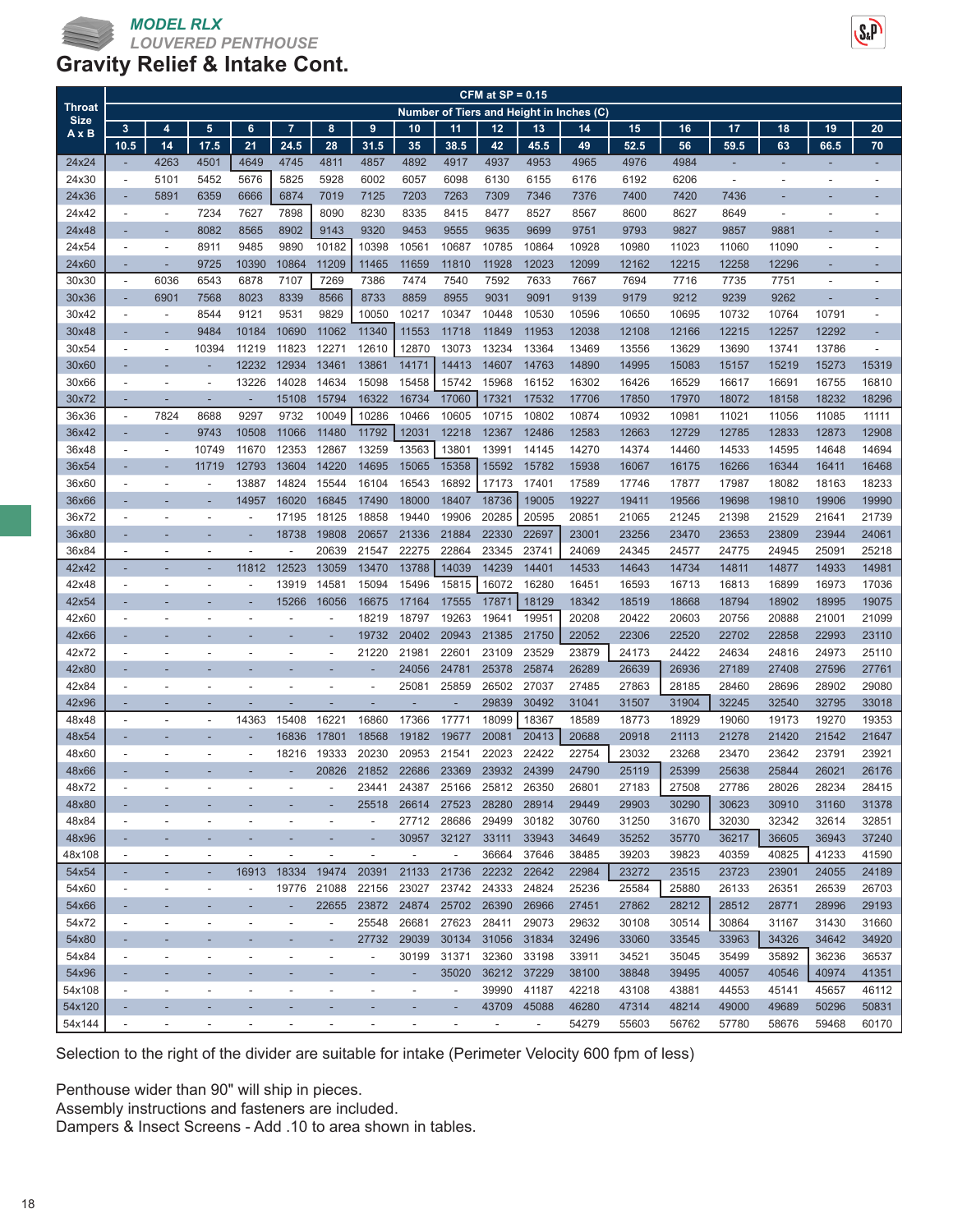

|                              |      |    |      |       |                |       |       |       | CFM at $SP = 0.15$                       |       |       |       |       |       |       |       |       |       |
|------------------------------|------|----|------|-------|----------------|-------|-------|-------|------------------------------------------|-------|-------|-------|-------|-------|-------|-------|-------|-------|
| <b>Throat</b><br><b>Size</b> |      |    |      |       |                |       |       |       | Number of Tiers and Height in Inches (C) |       |       |       |       |       |       |       |       |       |
| $A \times B$                 | 3    | 4  | 5    | 6     | $\overline{7}$ | 8     | 9     | 10    | 11                                       | 12    | 13    | 14    | 15    | 16    | 17    | 18    | 19    | 20    |
|                              | 10.5 | 14 | 17.5 | 21    | 24.5           | 28    | 31.5  | 35    | 38.5                                     | 42    | 45.5  | 49    | 52.5  | 56    | 59.5  | 63    | 66.5  | 70    |
| 60x60                        |      |    |      | 19442 | 21270          | 22774 | 24012 | 25032 | 25877                                    | 26580 | 27169 | 27664 | 28085 | 28444 | 28752 | 29018 | 29249 | 29450 |
| 60x66                        |      |    |      |       | 22712          | 24405 | 25811 | 26981 | 27957                                    | 28774 | 29462 | 30045 | 30541 | 30965 | 31331 | 31648 | 31924 | 32165 |
| 60x72                        |      |    |      |       |                | 25990 | 27563 | 28882 | 29989                                    | 30922 | 31711 | 32383 | 32957 | 33450 | 33876 | 34245 | 34568 | 34851 |
| 60x80                        |      |    |      |       |                |       | 29839 | 31354 | 32637                                    | 33725 | 34652 | 35445 | 36125 | 36712 | 37221 | 37664 | 38052 | 38392 |
| 60x84                        |      |    |      |       |                |       | 30955 | 32568 | 33938                                    | 35105 | 36101 | 36955 | 37689 | 38324 | 38875 | 39356 | 39777 | 40148 |
| 60x96                        |      |    |      |       |                |       |       | 36136 | 37768                                    | 39169 | 40374 | 41413 | 42313 | 43095 | 43776 | 44373 | 44898 | 45361 |
| 60x108                       |      |    |      |       |                |       |       |       | 41507                                    | 43142 | 44556 | 45784 | 46851 | 47783 | 48599 | 49316 | 49948 | 50507 |
| 60x120                       |      |    |      |       |                |       |       |       | ٠                                        | 47044 | 48669 | 50085 | 51322 | 52405 | 53357 | 54197 | 54938 | 55597 |
| 60x144                       |      |    |      |       |                |       |       |       |                                          | 54693 | 56736 | 58529 | 60108 | 61499 | 62728 | 63817 | 64784 | 65646 |
| 66x66                        |      |    |      |       |                | 26091 | 27684 | 29021 | 30145                                    | 31093 | 31896 | 32580 | 33164 | 33667 | 34101 | 34479 | 34808 | 35097 |
| 66x72                        |      |    |      |       |                |       | 29502 | 31005 | 32278                                    | 33358 | 34277 | 35064 | 35740 | 36323 | 36828 | 37268 | 37654 | 37992 |
| 66x80                        |      |    |      |       |                |       |       | 33578 | 35048                                    | 36305 | 37382 | 38308 | 39108 | 39801 | 40405 | 40932 | 41395 | 41803 |
| 66x84                        |      |    |      |       |                |       |       | 34839 | 36406                                    | 37751 | 38908 | 39905 | 40768 | 41517 | 42171 | 42743 | 43245 | 43689 |
| 66x96                        |      |    |      |       |                |       |       |       | 40395                                    | 42003 | 43398 | 44608 | 45663 | 46584 | 47390 | 48100 | 48726 | 49280 |
| 66x108                       |      |    |      |       |                |       |       |       |                                          | 46148 | 47779 | 49205 | 50453 | 51548 | 52512 | 53363 | 54117 | 54786 |
| 66x120                       |      |    |      |       |                |       |       |       |                                          | 50209 | 52077 | 53718 | 55161 | 56432 | 57555 | 58550 | 59434 | 60221 |
| 66x144                       |      |    |      |       |                |       |       |       |                                          | 58147 | 60484 | 62553 | 64387 | 66014 | 67459 | 68747 | 69897 | 70925 |
| 72x72                        |      |    |      |       |                | 29405 | 31380 | 33064 | 34501                                    | 35729 | 36781 | 37685 | 38465 | 39140 | 39728 | 40242 | 40692 | 41089 |
| 72x80                        |      |    |      |       |                |       |       | 35728 | 37382                                    | 38806 | 40035 | 41098 | 42020 | 42822 | 43523 | 44138 | 44679 | 45157 |
| 72x84                        |      |    |      |       |                |       |       | 37029 | 38792                                    | 40314 | 41632 | 42774 | 43768 | 44635 | 45393 | 46060 | 46648 | 47168 |
| 72x96                        |      |    |      |       |                |       |       |       | 42920                                    | 44734 | 46318 | 47701 | 48912 | 49975 | 50910 | 51736 | 52467 | 53117 |
| 72x108                       |      |    |      |       |                |       |       |       | 46927                                    | 49030 | 50877 | 52501 | 53932 | 55193 | 56309 | 57298 | 58177 | 58960 |
| 72x120                       |      |    |      |       |                |       |       |       | 50843                                    | 53229 | 55338 | 57203 | 58853 | 60314 | 61612 | 62767 | 63796 | 64716 |
| 72x144                       |      |    |      |       |                |       |       |       | 58476                                    | 61418 | 64043 | 66384 | 68471 | 70334 | 71999 | 73490 | 74826 | 76027 |
| 84x84                        |      |    |      |       |                |       |       | 41219 | 43362                                    | 45236 | 46875 | 48310 | 49570 | 50677 | 51653 | 52516 | 53281 | 53962 |
| 84x96                        |      |    |      |       |                |       |       |       |                                          | 49946 | 51903 | 53631 | 55158 | 56510 | 57709 | 58775 | 59725 | 60573 |
| 84x108                       |      |    |      |       |                |       |       |       | -                                        | 54497 | 56767 | 58785 | 60580 | 62177 | 63602 | 64875 | 66103 | 67035 |
| 84x120                       |      |    |      |       |                |       |       |       |                                          |       | 61504 | 63809 | 65870 | 67714 | 69365 | 70846 | 72176 | 73374 |
| 84x144                       |      |    |      |       |                |       |       |       |                                          |       | 70701 | 73569 | 76155 | 78487 | 80592 | 82492 | 84210 | 85765 |

Selection to the right of the divider are suitable for intake (Perimeter Velocity 600 fpm of less)

Penthouse wider than 90" will ship in pieces.

Assembly instructions and fasteners are included.

Dampers & Insect Screens - Add .10 to area shown in tables.

 $S_{x}P$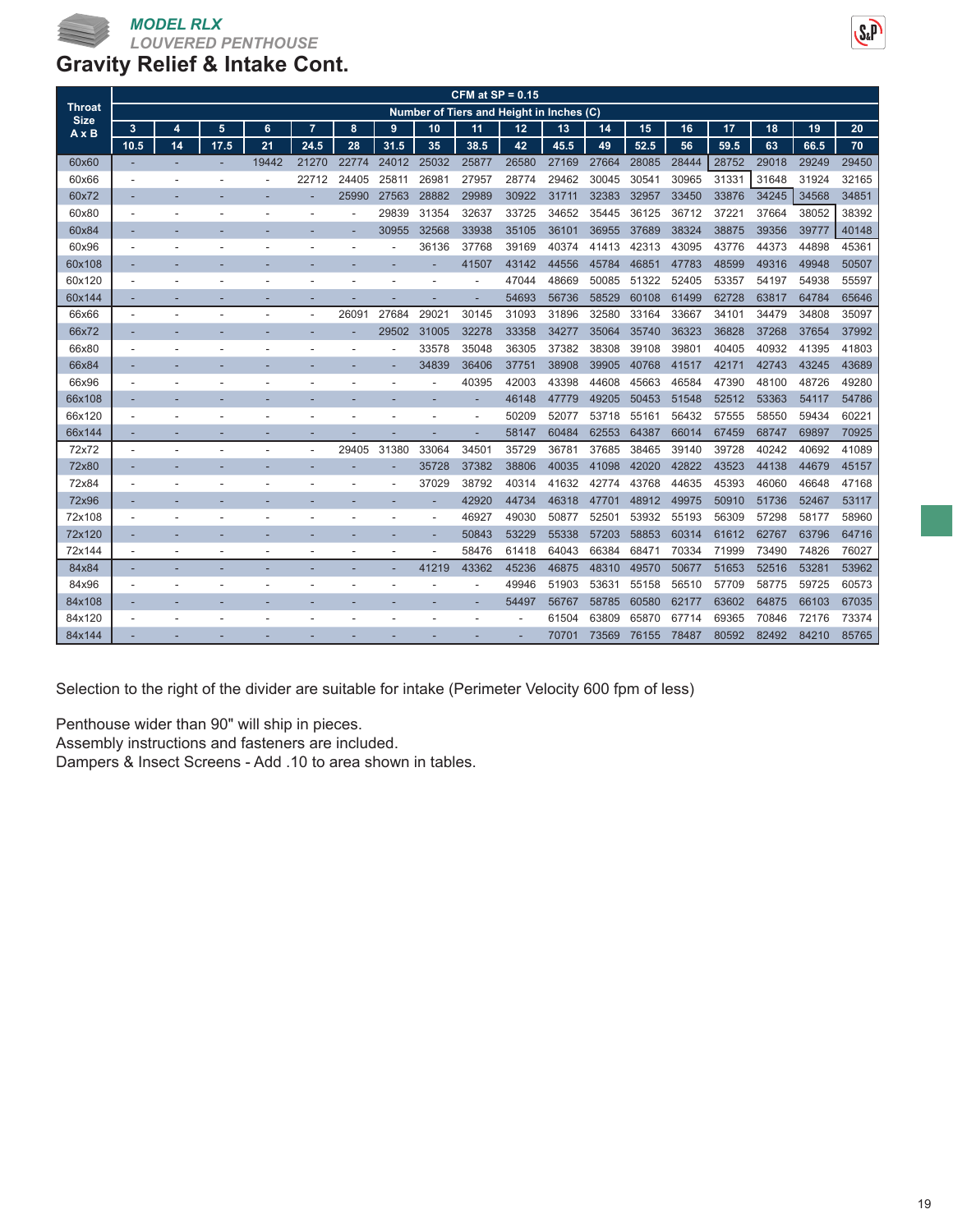

## **Gravity Relief & Intake**

| <b>Throat</b> | CFM at $SP = 0.05$<br>Number of Tiers and Height in Inches (C) |                |                 |                |                |                          |                          |                          |                          |                          |                          |                          |                          |                          |                          |                          |                          |                          |
|---------------|----------------------------------------------------------------|----------------|-----------------|----------------|----------------|--------------------------|--------------------------|--------------------------|--------------------------|--------------------------|--------------------------|--------------------------|--------------------------|--------------------------|--------------------------|--------------------------|--------------------------|--------------------------|
| <b>Size</b>   |                                                                |                |                 |                |                |                          |                          |                          |                          |                          |                          |                          |                          |                          |                          |                          |                          |                          |
| $A \times B$  | $\overline{\mathbf{3}}$                                        | $\overline{4}$ | $5\phantom{.0}$ | $6\phantom{a}$ | $\overline{7}$ | 8                        | 9                        | 10                       | 11                       | 12                       | 13                       | 14                       | 15                       | 16                       | 17                       | 18                       | 19                       | 20                       |
|               | 10.5                                                           | 14             | 17.5            | 21             | 24.5           | 28                       | 31.5                     | 35                       | 38.5                     | 42                       | 45.5                     | 49                       | 52.5                     | 56                       | 59.5                     | 63                       | 66.5                     | 70                       |
| 12x12         | 692                                                            | 707            | 715             | 719            |                | ÷,                       |                          |                          | ÷                        | ÷,                       | ÷,                       | ÷,                       | ÷,                       | ä,                       | ä,                       | ÷,                       | ÷,                       |                          |
| 12x14         | 798                                                            | 820            | 830             | 836            | $\blacksquare$ | $\blacksquare$           | $\overline{\phantom{a}}$ | $\overline{\phantom{a}}$ | $\frac{1}{2}$            | $\sim$                   | $\overline{\phantom{a}}$ | $\blacksquare$           | $\overline{\phantom{a}}$ | L,                       | L,                       | $\overline{\phantom{a}}$ | ä,                       | $\overline{\phantom{a}}$ |
| 12x16         | 902                                                            | 930            | 944             | 952            | ÷.             |                          |                          |                          |                          |                          |                          |                          |                          |                          |                          |                          |                          |                          |
| 12x18         | 1003                                                           | 1039           | 1058            | 1068           | 1074           | $\overline{a}$           | ÷,                       |                          | ÷,                       | L,                       | L.                       | $\overline{a}$           |                          |                          | ÷,                       |                          | ÷,                       | $\overline{a}$           |
| 12x20         | 1102                                                           | 1147           | 1170            | 1183           | 1191           |                          |                          |                          |                          |                          |                          |                          |                          |                          |                          |                          |                          |                          |
| 12x24         | 1296                                                           | 1359           | 1392            | 1411           | 1423           | $\overline{\phantom{a}}$ | $\overline{\phantom{a}}$ | $\overline{\phantom{a}}$ | ÷,                       | $\overline{a}$           | Ĭ.                       | $\overline{a}$           | $\overline{\phantom{a}}$ | $\overline{a}$           | $\overline{a}$           | $\overline{\phantom{a}}$ | ÷,                       | $\overline{a}$           |
| 12x30         | 1575                                                           | 1670           | 1720            | 1749           | 1767           | 1779                     |                          |                          |                          |                          |                          |                          |                          |                          |                          |                          |                          |                          |
| 12x36         | 1846                                                           | 1974           | 2042            | 2083           | 2109           | 2126                     | $\overline{\phantom{a}}$ | $\overline{\phantom{a}}$ | ÷,                       | $\overline{\phantom{m}}$ | Ĭ.                       | $\overline{a}$           | $\overline{\phantom{a}}$ | $\overline{a}$           | $\overline{\phantom{m}}$ | $\overline{\phantom{a}}$ | $\frac{1}{2}$            | ÷,                       |
| 12x42         | 2109                                                           | 2272           | 2361            | 2414           | 2448           | 2470                     | ÷,                       |                          |                          |                          | ÷                        | $\overline{\phantom{a}}$ |                          |                          |                          |                          | ٠                        |                          |
| 12x48         | 2367                                                           | 2566           | 2676            | 2742           | 2785           | 2813                     | $\overline{\phantom{a}}$ | $\overline{a}$           | $\overline{a}$           | $\overline{a}$           | $\overline{\phantom{a}}$ | $\blacksquare$           | $\overline{\phantom{a}}$ | $\overline{a}$           | $\overline{\phantom{a}}$ | ٠                        | $\frac{1}{2}$            | $\overline{\phantom{a}}$ |
| 14x14         | 918                                                            | 948            | 963             | 971            | 977            | 980                      |                          |                          |                          |                          |                          |                          |                          |                          |                          |                          |                          |                          |
| 14x16         | 1034                                                           | 1074           | 1094            | 1106           | 1113           | 1117                     | $\overline{a}$           | $\overline{\phantom{a}}$ | Ĭ.                       | $\overline{a}$           | Ĭ.                       | $\overline{a}$           | $\overline{a}$           | $\overline{a}$           | $\overline{a}$           |                          | $\overline{a}$           | L,                       |
| 14x18         | 1147                                                           | 1198           | 1224            | 1239           | 1248           | 1254                     | ÷,                       |                          |                          |                          |                          |                          |                          |                          |                          |                          | ۰                        |                          |
| 14x20         | 1257                                                           | 1320           | 1352            | 1371           | 1383           | 1390                     | 1396                     | ÷                        | ÷.                       | $\overline{a}$           | ٠                        | $\overline{a}$           | $\overline{a}$           | $\overline{a}$           | $\overline{a}$           |                          | ÷,                       | ÷,                       |
| 14x24         | 1471                                                           | 1559           | 1606            | 1633           | 1650           | 1661                     | 1669                     |                          |                          |                          |                          |                          |                          |                          |                          |                          |                          |                          |
| 14x30         | 1777                                                           | 1907           | 1977            | 2019           | 2045           | 2063                     | 2075                     | $\overline{\phantom{a}}$ | L,                       | L,                       | Ĭ.                       | $\overline{a}$           | $\overline{\phantom{a}}$ | $\overline{\phantom{a}}$ | $\overline{\phantom{a}}$ | $\overline{\phantom{a}}$ | $\overline{\phantom{a}}$ | $\overline{\phantom{a}}$ |
| 14x36         | 2071                                                           | 2245           | 2341            | 2399           | 2437           | 2462                     | 2479                     | 2492                     | ÷,                       | ÷,                       | ł,                       | ÷,                       | ÷,                       | ÷,                       |                          |                          | ÷                        | ÷,                       |
| 14x42         | 2355                                                           | 2575           | 2699            | 2775           | 2824           | 2857                     | 2880                     | 2898                     | $\frac{1}{2}$            | $\overline{a}$           | $\overline{\phantom{a}}$ | $\blacksquare$           | $\overline{a}$           | $\overline{a}$           | L,                       | L,                       | ä,                       | L,                       |
| 14x48         | 2633                                                           | 2899           | 3053            | 3147           | 3208           | 3250                     | 3280                     | 3301                     | ÷,                       |                          |                          | ٠                        |                          | $\overline{a}$           |                          |                          | ۳                        |                          |
| 16x16         | 1162                                                           | 1215           | 1242            | 1257           | 1267           | 1273                     | 1278                     | 1281                     | L,                       | $\overline{a}$           | Ĭ.                       | $\overline{a}$           |                          |                          |                          |                          | L,                       | Ĭ.                       |
| 16x18         | 1286                                                           | 1353           | 1387            | 1408           | 1420           | 1428                     | 1434                     | 1438                     | ٠                        | ÷,                       | ÷,                       | $\overline{\phantom{a}}$ |                          |                          |                          |                          | ÷                        | ÷,                       |
| 16x20         | 1406                                                           | 1488           | 1531            | 1556           | 1572           | 1583                     | 1590                     | 1595                     | $\overline{\phantom{a}}$ | $\overline{a}$           |                          |                          |                          |                          |                          |                          | L,                       |                          |
| 16x24         | 1637                                                           | 1752           | 1814            | 1850           | 1873           | 1889                     | 1900                     | 1908                     | 1913                     | ÷,                       |                          |                          |                          |                          |                          |                          |                          |                          |
| 16x30         | 1965                                                           | 2133           | 2226            | 2282           | 2318           | 2343                     | 2360                     | 2372                     | 2382                     | $\overline{\phantom{a}}$ | $\overline{\phantom{a}}$ | $\overline{a}$           | $\overline{\phantom{a}}$ | Ĭ.                       | $\overline{a}$           | $\overline{\phantom{a}}$ | $\frac{1}{2}$            | ÷,                       |
| 16x36         | 2278                                                           | 2500           | 2628            | 2706           | 2757           | 2791                     | 2816                     | 2833                     | 2847                     | ä,                       | ÷,                       | ٠                        |                          |                          |                          |                          | L,                       |                          |
| 16x42         | $\blacksquare$                                                 | 2858           | 3022            | 3123           | 3190           | 3235                     | 3268                     | 3292                     | 3309                     | 3323                     | $\overline{\phantom{a}}$ | ÷,                       |                          |                          |                          |                          | $\overline{a}$           |                          |
| 16x48         | ÷.                                                             | 3208           | 3409            | 3535           | 3619           | 3676                     | 3717                     | 3747                     | 3770                     | 3788                     | ä,                       | ÷,                       |                          | ٠                        | ٠                        |                          | ä,                       | L,                       |
| 18x18         | 1419                                                           | 1504           | 1548            | 1574           | 1591           | 1602                     | 1609                     | 1615                     | 1619                     | 1622                     | Ĭ.                       | $\overline{a}$           |                          |                          |                          |                          | ٠                        | ٠                        |
| 18x20         | 1548                                                           | 1651           | 1707            | 1739           | 1760           | 1774                     | 1783                     | 1790                     | 1795                     | 1799                     | í,                       |                          |                          |                          |                          |                          |                          |                          |
| 18x24         | 1794                                                           | 1937           | 2017            | 2064           | 2094           | 2114                     | 2129                     | 2139                     | 2147                     | 2153                     | 2157                     | L,                       | $\overline{a}$           | $\overline{a}$           | $\overline{a}$           | $\overline{\phantom{a}}$ | ÷,                       | ÷,                       |
| 18x30         | 2141                                                           | 2348           | 2467            | 2539           | 2586           | 2618                     | 2641                     | 2657                     | 2670                     | 2679                     | 2687                     |                          |                          |                          |                          |                          |                          |                          |
| 18x36         | 2469                                                           | 2742           | 2904            | 3004           | 3070           | 3115                     | 3147                     | 3171                     | 3188                     | 3202                     | 3213                     | $\blacksquare$           | $\blacksquare$           | $\overline{a}$           | $\overline{a}$           | $\overline{\phantom{a}}$ | $\overline{\phantom{m}}$ | ÷,                       |
| 18x42         | ÷.                                                             | 3124           | 3329            | 3460           | 3546           | 3606                     | 3648                     | 3680                     | 3704                     | 3722                     | 3737                     | 3748                     |                          |                          |                          |                          |                          |                          |
| 18x48         | $\overline{\phantom{a}}$                                       | 3496           | 3747            | 3908           | 4017           | 4092                     | 4146                     | 4186                     | 4216                     | 4240                     | 4258                     | 4273                     | $\overline{\phantom{a}}$ | $\overline{a}$           | $\overline{a}$           |                          | L,                       | L,                       |
| 18x54         | ä,                                                             | ÷,             | 4158            | 4351           | 4482           | 4574                     | 4640                     | 4689                     | 4726                     | 4755                     | 4778                     | 4796                     |                          |                          |                          |                          |                          |                          |
| 20x20         | 1684                                                           | 1810           | 1879            | 1920           | 1946           | 1963                     | 1975                     | 1984                     | 1991                     | 1996                     | 2000                     | 2003                     | $\blacksquare$           | $\overline{\phantom{a}}$ | $\overline{a}$           | $\overline{\phantom{a}}$ | ÷,                       | $\overline{\phantom{a}}$ |
| 20x24         | 1944                                                           | 2117           | 2215            | 2274           | 2312           | 2338                     | 2356                     | 2369                     | 2379                     | 2386                     | 2392                     | 2397                     | ÷,                       |                          |                          |                          |                          |                          |
| 20x30         | 2307                                                           | 2555           | 2700            | 2791           | 2850           | 2890                     | 2919                     | 2940                     | 2956                     | 2968                     | 2977                     | 2985                     | 2991                     | $\overline{\phantom{a}}$ | $\overline{\phantom{a}}$ | $\overline{\phantom{a}}$ | $\overline{\phantom{m}}$ | $\overline{\phantom{a}}$ |
| 20x36         | ٠                                                              | 2972           | 3169            | 3293           | 3376           | 3433                     | 3474                     | 3504                     | 3527                     | 3544                     | 3558                     | 3569                     | 3579                     | ÷,                       |                          |                          | ٠                        |                          |
| 20x42         | $\overline{\phantom{a}}$                                       | 3374           | 3624            | 3785           | 3893           | 3968                     | 4022                     | 4063                     | 4093                     | 4117                     | 4136                     | 4151                     | 4163                     | 4173                     | $\overline{\phantom{a}}$ | $\overline{\phantom{a}}$ | $\frac{1}{2}$            | $\overline{\phantom{a}}$ |
| 20x48         |                                                                | 3765           | 4068            | 4267           | 4402           | 4497                     | 4566                     | 4617                     | 4656                     | 4686                     | 4710                     | 4729                     | 4745                     | 4758                     |                          |                          |                          |                          |
| 20x54         | $\blacksquare$                                                 | $\overline{a}$ | 4504            | 4742           | 4905           | 5021                     | 5104                     | 5167                     | 5215                     | 5252                     | 5282                     | 5306                     | 5325                     | 5341                     | $\overline{\phantom{m}}$ | $\overline{\phantom{a}}$ | ä,                       | $\overline{\phantom{a}}$ |

 $S<sub>a</sub>P$ 

Selection to the right of the divider are suitable for intake (Perimeter Velocity 600 fpm of less)

Penthouse wider than 90" will ship in pieces.

Assembly instructions and fasteners are included.

Dampers & Insect Screens - Add .10 to area shown in tables.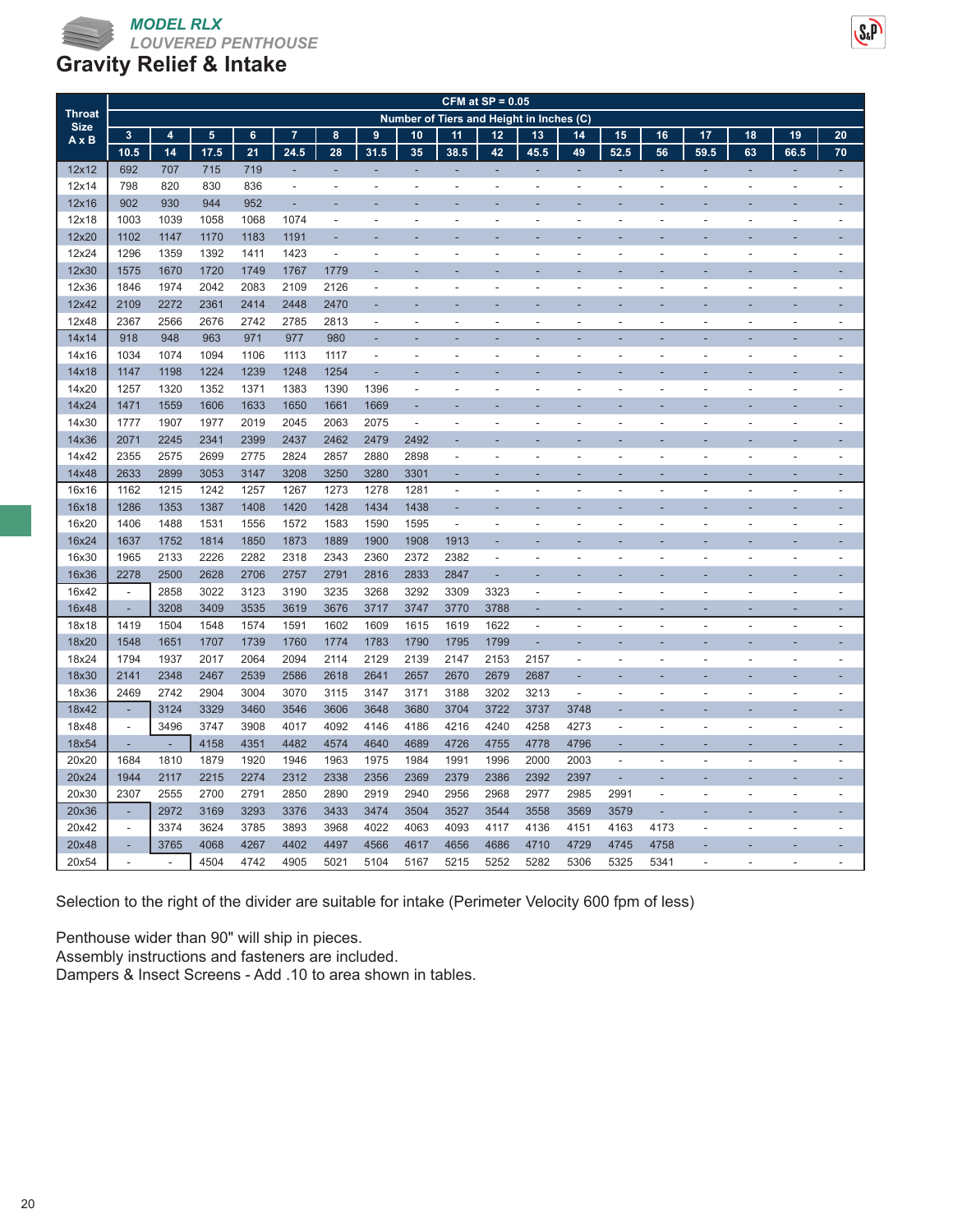

| <b>Throat</b>  | $CFM$ at $SP = 0.05$<br>Number of Tiers and Height in Inches (C) |                          |                          |                          |                          |                          |                          |                          |                          |                          |                          |               |               |               |                          |                          |                          |                |
|----------------|------------------------------------------------------------------|--------------------------|--------------------------|--------------------------|--------------------------|--------------------------|--------------------------|--------------------------|--------------------------|--------------------------|--------------------------|---------------|---------------|---------------|--------------------------|--------------------------|--------------------------|----------------|
| <b>Size</b>    |                                                                  |                          |                          |                          |                          |                          |                          |                          |                          |                          |                          |               |               |               |                          |                          |                          |                |
| $A \times B$   | 3                                                                | $\overline{4}$           | $\overline{5}$           | $6\phantom{a}$           | $\overline{7}$           | 8                        | 9                        | 10                       | 11                       | 12                       | 13                       | 14            | 15            | 16            | 17                       | 18                       | 19                       | 20             |
| 24x24          | 10.5<br>٠                                                        | 14<br>2461               | 17.5<br>2599             | 21<br>2684               | 24.5<br>2739             | 28<br>2777               | 31.5<br>2804             | 35<br>2824               | 38.5<br>2839             | 42<br>2851               | 45.5<br>2860             | 49<br>2867    | 52.5<br>2873  | 56<br>2878    | 59.5<br>÷,               | 63<br>٠                  | 66.5                     | 70             |
| 24x30          | $\overline{\phantom{a}}$                                         | 2945                     | 3148                     | 3277                     | 3363                     | 3422                     | 3465                     | 3497                     | 3521                     | 3539                     | 3554                     | 3566          | 3575          | 3583          | $\overline{\phantom{a}}$ | ٠                        | $\overline{\phantom{a}}$ | $\overline{a}$ |
| 24x36          | ٠                                                                | 3401                     | 3672                     | 3849                     | 3969                     | 4053                     | 4114                     | 4159                     | 4193                     | 4220                     | 4241                     | 4258          | 4272          | 4284          | 4293                     |                          |                          |                |
| 24x42          | $\blacksquare$                                                   | $\overline{\phantom{a}}$ | 4176                     | 4404                     | 4560                     | 4671                     | 4752                     | 4812                     | 4858                     | 4894                     | 4923                     | 4946          | 4965          | 4981          | 4994                     | $\overline{\phantom{a}}$ | $\overline{\phantom{a}}$ | $\overline{a}$ |
| 24x48          | ٠                                                                |                          | 4666                     | 4945                     | 5140                     | 5279                     | 5381                     | 5458                     | 5517                     | 5563                     | 5600                     | 5629          | 5654          | 5674          | 5691                     | 5705                     |                          |                |
| 24x54          | ä,                                                               | $\overline{a}$           | 5145                     | 5476                     | 5710                     | 5878                     | 6003                     | 6097                     | 6170                     | 6227                     | 6272                     | 6309          | 6339          | 6364          | 6385                     | 6403                     | ÷,                       |                |
| 24x60          | ٠                                                                | ٠                        | 5615                     | 5999                     | 6272                     | 6471                     | 6619                     | 6731                     | 6818                     | 6887                     | 6941                     | 6986          | 7022          | 7052          | 7077                     | 7099                     | ٠                        |                |
| 30x30          | $\overline{\phantom{a}}$                                         | 3485                     | 3778                     | 3971                     | 4103                     | 4197                     | 4264                     | 4315                     | 4353                     | 4383                     | 4407                     | 4426          | 4442          | 4455          | 4466                     | 4475                     | $\overline{a}$           | $\overline{a}$ |
| 30x36          | ٠                                                                | 3985                     | 4370                     | 4632                     | 4815                     | 4946                     | 5042                     | 5115                     | 5170                     | 5214                     | 5248                     | 5276          | 5299          | 5318          | 5334                     | 5348                     | ٠                        | ÷,             |
| 30x42          | $\overline{a}$                                                   | $\overline{a}$           | 4933                     | 5266                     | 5503                     | 5675                     | 5802                     | 5899                     | 5974                     | 6032                     | 6079                     | 6117          | 6149          | 6175          | 6196                     | 6215                     | 6230                     | ÷,             |
| 30x48          | ٠                                                                |                          | 5475                     | 5880                     | 6172                     | 6387                     | 6547                     | 6670                     | 6765                     | 6841                     | 6901                     | 6950          | 6991          | 7024          | 7053                     | 7076                     | 7097                     | ٠              |
| 30x54          | $\blacksquare$                                                   | $\overline{\phantom{a}}$ | 6001                     | 6477                     | 6826                     | 7085                     | 7280                     | 7430                     | 7548                     | 7641                     | 7716                     | 7776          | 7827          | 7869          | 7904                     | 7934                     | 7959                     | ÷,             |
| 30x60          |                                                                  |                          | ٠                        | 7062                     | 7468                     | 7772                     | 8003                     | 8181                     | 8322                     | 8433                     | 8523                     | 8597          | 8657          | 8708          | 8751                     | 8787                     | 8818                     | 8845           |
| 30x66          | $\blacksquare$                                                   |                          | ÷,                       | 7636                     | 8099                     | 8449                     | 8717                     | 8925                     | 9089                     | 9219                     | 9325                     | 9412          | 9483          | 9543          | 9594                     | 9637                     | 9674                     | 9705           |
| 30x72          | ٠                                                                | ٠                        | ٠                        | ÷                        | 8722                     | 9119                     | 9423                     | 9661                     | 9849                     | 10000                    | 10122                    | 10222         | 10305         | 10375         | 10434                    | 10484                    | 10526                    | 10563          |
| 36x36          | $\overline{\phantom{a}}$                                         | 4517                     | 5016                     | 5367                     | 5619                     | 5802                     | 5939                     | 6042                     | 6123                     | 6186                     | 6237                     | 6278          | 6312          | 6340          | 6363                     | 6383                     | 6400                     | 6415           |
| 36x42          | ٠                                                                | ٠                        | 5625                     | 6067                     | 6389                     | 6628                     | 6808                     | 6946                     | 7054                     | 7140                     | 7209                     | 7265          | 7311          | 7349          | 7382                     | 7409                     | 7432                     | 7453           |
| 36x48          | $\overline{a}$                                                   | $\overline{a}$           | 6206                     | 6737                     | 7132                     | 7429                     | 7655                     | 7830                     | 7968                     | 8078                     | 8166                     | 8239          | 8299          | 8348          | 8391                     | 8426                     | 8457                     | 8483           |
| 36x54          | ٠                                                                |                          | 6766                     | 7386                     | 7854                     | 8210                     | 8484                     | 8698                     | 8867                     | 9002                     | 9112                     | 9202          | 9276          | 9339          | 9391                     | 9436                     | 9475                     | 9508           |
| 36x60          | $\blacksquare$                                                   | $\overline{\phantom{a}}$ | $\blacksquare$           | 8018                     | 8559                     | 8975                     | 9297                     | 9551                     | 9753                     | 9915                     | 10047                    | 10155         | 10245         | 10321         | 10385                    | 10440                    | 10486                    | 10527          |
| 36x66          |                                                                  |                          |                          | 8635                     | 9249                     | 9725                     | 10098                    | 10392                    | 10628                    | 10817                    | 10973                    | 11101         | 11207         | 11297         | 11372                    | 11437                    | 11493                    | 11541          |
| 36x72          | $\blacksquare$                                                   | $\overline{a}$           | $\overline{a}$           | $\overline{\phantom{a}}$ | 9928                     | 10465                    | 10887                    | 11223                    | 11493                    | 11712                    | 11891                    | 12039         | 12162         | 12266         | 12354                    | 12430                    | 12495                    | 12551          |
| 36x80          | ٠                                                                |                          |                          | ٠                        | 10818                    | 11436                    | 11926                    | 12318                    | 12635                    | 12892                    | 13104                    | 13280         | 13427         | 13551         | 13656                    | 13746                    | 13824                    | 13892          |
| 36x84          |                                                                  |                          | ÷,                       | ä,                       |                          | 11916                    | 12440                    | 12861                    | 13201                    | 13478                    | 13707                    | 13896         | 14055         | 14190         | 14304                    | 14402                    | 14486                    | 14560          |
| 42x42          | r.                                                               |                          |                          | 6820                     | 7230                     | 7540                     | 7777                     | 7961                     | 8105                     | 8221                     | 8314                     | 8391          | 8454          | 8507          | 8551                     | 8589                     | 8622                     | 8650           |
| 42x48<br>42x54 | ÷,                                                               |                          | $\overline{a}$           | $\overline{\phantom{a}}$ | 8036<br>8814             | 8419<br>9270             | 8715<br>9627             | 8947<br>9910             | 9131<br>10135            | 9279<br>10318            | 9399<br>10467            | 9498<br>10590 | 9580<br>10692 | 9649<br>10778 | 9707<br>10851            | 9757<br>10913            | 9799<br>10967            | 9836<br>11013  |
| 42x60          | $\blacksquare$                                                   | $\overline{\phantom{a}}$ | $\blacksquare$           | $\overline{a}$           | $\blacksquare$           | $\overline{\phantom{a}}$ | 10519                    | 10853                    | 11121                    | 11340                    | 11519                    | 11667         | 11791         | 11895         | 11984                    | 12060                    | 12125                    | 12181          |
| 42x66          | ٠                                                                |                          |                          |                          |                          |                          | 11392                    | 11779                    | 12092                    | 12347                    | 12557                    | 12732         | 12878         | 13002         | 13107                    | 13197                    | 13275                    | 13343          |
| 42x72          | $\overline{a}$                                                   | $\overline{\phantom{a}}$ | ٠                        | ٠                        |                          | $\overline{a}$           | 12251                    | 12691                    | 13049                    | 13342                    | 13584                    | 13786         | 13956         | 14100         | 14222                    | 14327                    | 14418                    | 14497          |
| 42x80          | ٠                                                                |                          |                          |                          |                          | ٠                        |                          | 13889                    | 14307                    | 14652                    | 14938                    | 15178         | 15380         | 15551         | 15698                    | 15824                    | 15933                    | 16028          |
| 42x84          | $\blacksquare$                                                   |                          |                          | Ĭ.                       |                          | ÷,                       | ÷,                       | 14481                    | 14930                    | 15301                    | 15610                    | 15868         | 16087         | 16272         | 16431                    | 16568                    | 16686                    | 16789          |
| 42x96          | ٠                                                                | ٠                        | ٠                        | ٠                        | ٠                        | ٠                        | ÷                        | ۳                        |                          | 17227                    | 17604                    | 17922         | 18191         | 18420         | 18617                    | 18787                    | 18934                    | 19063          |
| 48x48          | $\overline{\phantom{a}}$                                         | $\overline{a}$           | $\blacksquare$           | 8293                     | 8896                     | 9365                     | 9734                     | 10026                    | 10260                    | 10450                    | 10604                    | 10732         | 10839         | 10929         | 11005                    | 11069                    | 11125                    | 11174          |
| 48x54          |                                                                  |                          |                          |                          | 9720                     | 10278                    | 10720                    | 11075                    | 11361                    | 11594                    | 11785                    | 11944         | 12077         | 12189         | 12285                    | 12367                    | 12437                    | 12498          |
| 48x60          | $\overline{\phantom{a}}$                                         | $\overline{\phantom{a}}$ | $\overline{\phantom{a}}$ | $\overline{a}$           | 10517                    | 11162                    | 11680                    | 12097                    | 12437                    | 12715                    | 12945                    | 13137         | 13298         | 13434         | 13550                    | 13650                    | 13736                    | 13811          |
| 48x66          | ٠                                                                |                          |                          | ٠                        |                          | 12024                    | 12616                    | 13098                    | 13492                    | 13817                    | 14087                    | 14313         | 14503         | 14664         | 14802                    | 14921                    | 15023                    | 15113          |
| 48x72          |                                                                  |                          |                          |                          |                          |                          | 13534                    | 14080                    | 14530                    | 14902                    | 15213                    | 15474         | 15694         | 15882         | 16042                    | 16181                    | 16301                    | 16405          |
| 48x80          |                                                                  |                          |                          |                          |                          |                          | 14733                    |                          | 15366 15890              | 16327                    | 16693                    | 17002         | 17264         | 17488         | 17680                    | 17846                    | 17990                    | 18116          |
| 48x84          | $\overline{a}$                                                   |                          | ٠                        | ÷,                       |                          | ÷,                       | $\overline{\phantom{a}}$ | 16000                    | 16562                    | 17031                    | 17426                    | 17759         | 18042         | 18285         | 18493                    | 18673                    | 18830                    | 18966          |
| 48x96          | ٠                                                                | ٠                        | ٠                        | ٠                        | ٠                        | ٠                        | ٠                        | 17873                    | 18548                    | 19116                    | 19597                    | 20005         | 20353         | 20652         | 20910                    | 21134                    | 21329                    | 21500          |
| 48x108         | $\overline{\phantom{a}}$                                         | $\overline{\phantom{a}}$ | $\blacksquare$           | $\overline{\phantom{a}}$ | $\overline{\phantom{a}}$ | $\overline{a}$           | $\overline{\phantom{a}}$ | $\overline{\phantom{a}}$ | $\overline{\phantom{a}}$ | 21168                    | 21735                    | 22219         | 22634         | 22992         | 23301                    | 23570                    | 23806                    | 24012          |
| 54x54          | ٠                                                                |                          | ÷,                       | 9765                     | 10585                    | 11243                    | 11773                    | 12201                    | 12550                    | 12836                    | 13072                    | 13270         | 13436         | 13576         | 13696                    | 13799                    | 13888                    | 13966          |
| 54x60          | $\overline{\phantom{a}}$                                         | $\overline{a}$           | $\overline{\phantom{a}}$ | $\overline{\phantom{a}}$ | 11417                    | 12175                    | 12792                    | 13295                    | 13707                    | 14049                    | 14332                    | 14570         | 14771         | 14942         | 15088                    | 15213                    | 15322                    | 15417          |
| 54x66          | ۰                                                                |                          |                          |                          |                          | 13080                    |                          | 13782 14361              | 14839                    | 15237                    | 15569                    | 15849         | 16086         | 16288         | 16461                    | 16611                    | 16741                    | 16855          |
| 54x72          | $\overline{\phantom{a}}$                                         | $\overline{\phantom{m}}$ | $\overline{\phantom{a}}$ | $\overline{a}$           | $\overline{\phantom{a}}$ | $\overline{\phantom{a}}$ | 14750                    | 15404                    | 15948                    | 16403                    | 16785                    | 17108         | 17383         | 17617         | 17819                    | 17994                    | 18146                    | 18279          |
| 54x80          | ٠                                                                |                          |                          |                          |                          |                          | 16011                    | 16766                    | 17398                    | 17930                    | 18380                    | 18761         | 19087         | 19367         | 19609                    | 19818                    | 20001                    | 20161          |
| 54x84          | $\overline{\phantom{a}}$                                         | $\overline{\phantom{m}}$ | $\overline{\phantom{a}}$ | ۰                        |                          | ÷,                       | $\overline{\phantom{a}}$ | 17436                    | 18112                    | 18683                    | 19167                    | 19578         | 19931         | 20233         | 20495                    | 20723                    | 20921                    | 21095          |
| 54x96          | ٠                                                                | ٠                        | ٠                        | ٠                        |                          | ٠                        | ٠                        | ÷                        | 20219                    | 20907                    | 21494                    | 21997         | 22429         | 22803         | 23127                    | 23409                    | 23656                    | 23874          |
| 54x108         | $\overline{\phantom{a}}$                                         | $\overline{\phantom{m}}$ | $\overline{\phantom{a}}$ | $\overline{\phantom{m}}$ | $\overline{\phantom{a}}$ | $\overline{a}$           | $\overline{\phantom{a}}$ | $\overline{\phantom{a}}$ | $\overline{\phantom{a}}$ | 23088                    | 23779                    | 24374         | 24889         | 25334         | 25723                    | 26062                    | 26360                    | 26623          |
| 54x120         | ٠                                                                |                          | ۳                        |                          |                          |                          |                          | ÷,                       | ٠                        | 25235                    | 26032                    | 26720         | 27317         | 27836         | 28290                    | 28688                    | 29038                    | 29347          |
| 54x144         | $\overline{\phantom{a}}$                                         | $\overline{a}$           | $\overline{\phantom{a}}$ | ٠                        | $\overline{\phantom{a}}$ | ÷,                       | ÷,                       | $\overline{\phantom{a}}$ | $\overline{\phantom{a}}$ | $\overline{\phantom{a}}$ | $\overline{\phantom{a}}$ | 31338         | 32103         | 32772         | 33359                    | 33876                    | 34334                    | 34739          |

Selection to the right of the divider are suitable for intake (Perimeter Velocity 600 fpm of less)

Penthouse wider than 90" will ship in pieces.

Assembly instructions and fasteners are included.

Dampers & Insect Screens - Add .10 to area shown in tables.

 $S_{x}P$